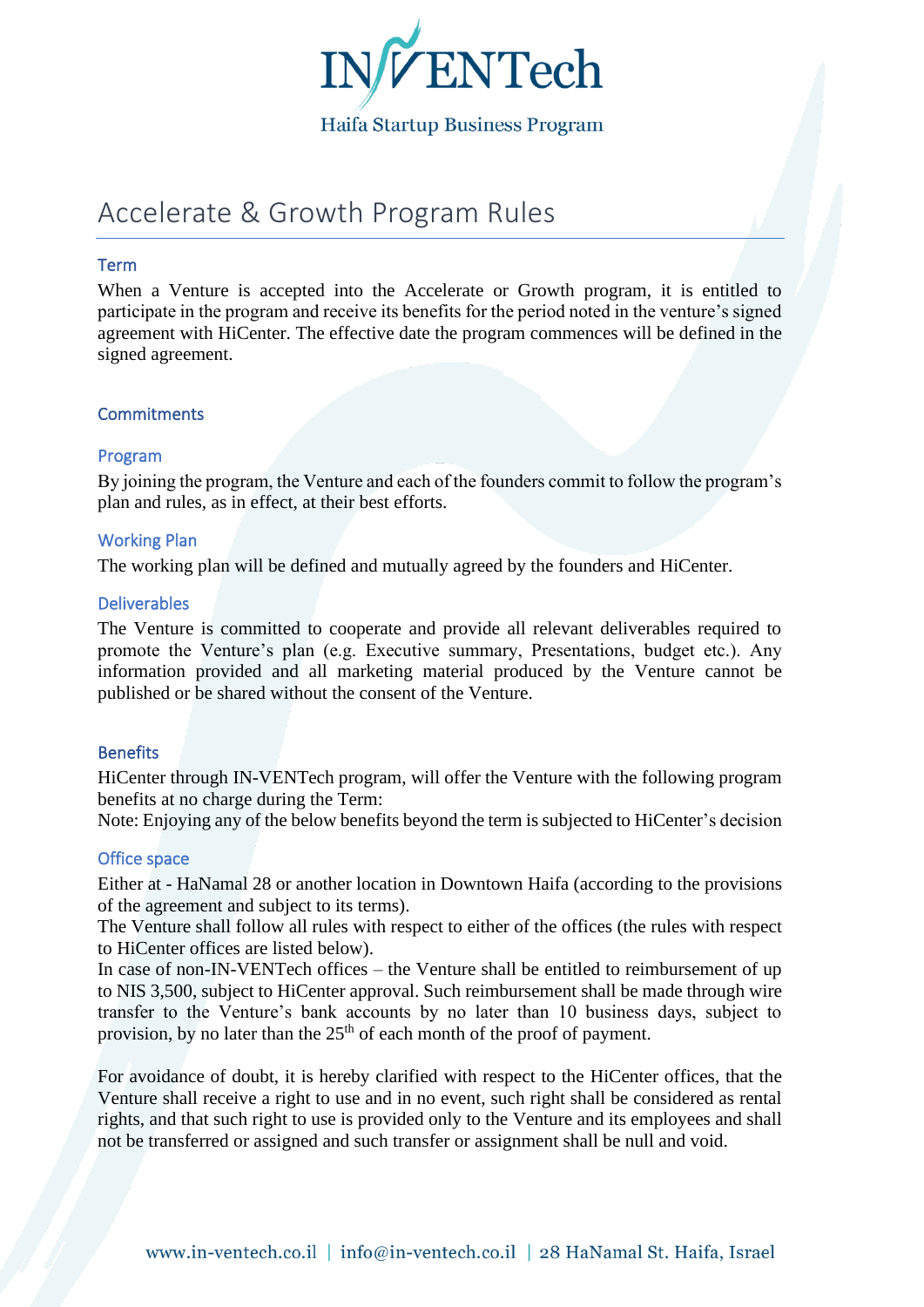

# Haifa Startup Business Program

## Employee Meal Cards Subsidy

the Venture will be entitled reimbursement of employees' meal cards subsidy, according to the following:

- 1. The Venture will enter into a direct agreement with a meal card company (Cibus or the sort) for restaurants located in the city the Haifa;
- 2. the cap for such reimbursement shall be, the lower between: NIS 45 per employee per day, NIS 750 per employee per month, NIS 3,000 per month for all of the Venture's employees.

Such reimbursement shall be made through wire transfer to the Venture's bank accounts by no later than 10 business days, subject to provision, by no later than the 25<sup>th</sup> of each month of the agreement with the subsidy service and proof of payment.

## Business consulting services

In order to meet the Venture plans for the program, IN-VENTech may provide the Venture with the relevant assistance and professional support at the fields of marketing, product management, business development and more.

## Mentors and consultants

IN-VENTech will provide the Venture with technology industry experts who can offer technical and/or business guidance relevant for technology start-ups.

#### Third parties

During the course of the program, IN-VENTech may introduce the Venture with third party professionals and service providers, including investors, lawyers, accountants, technology companies; and more. Please note that IN-VENTech and HiCenter are only providing recommendations, cannot be liable for any services you may choose to obtain and the decision for any business connection is the sole discretion of the venture.

## **HiCenter Offices Rules**

Office Procedures at IN-VENTech location for relevant resident Ventures

HiCenter will provide the Venture with office space. The Venture will comply with all physical, security and other requirements communicated in relation to the office space. The Venture agree to comply with all applicable laws, including immigration laws and laws prohibiting harassment in the workplace, in using the office space. The Venture use of the office space is under a permission, not a lease. The Venture also agrees that HiCenter is not responsible for any loss, damage, theft, or disappearance of any of the property brought into the office space.

### Office equipment and services

HiCenter may also provide the Venture with equipment and services, including office equipment, telecommunications services, internet access, and other services in HiCenter's